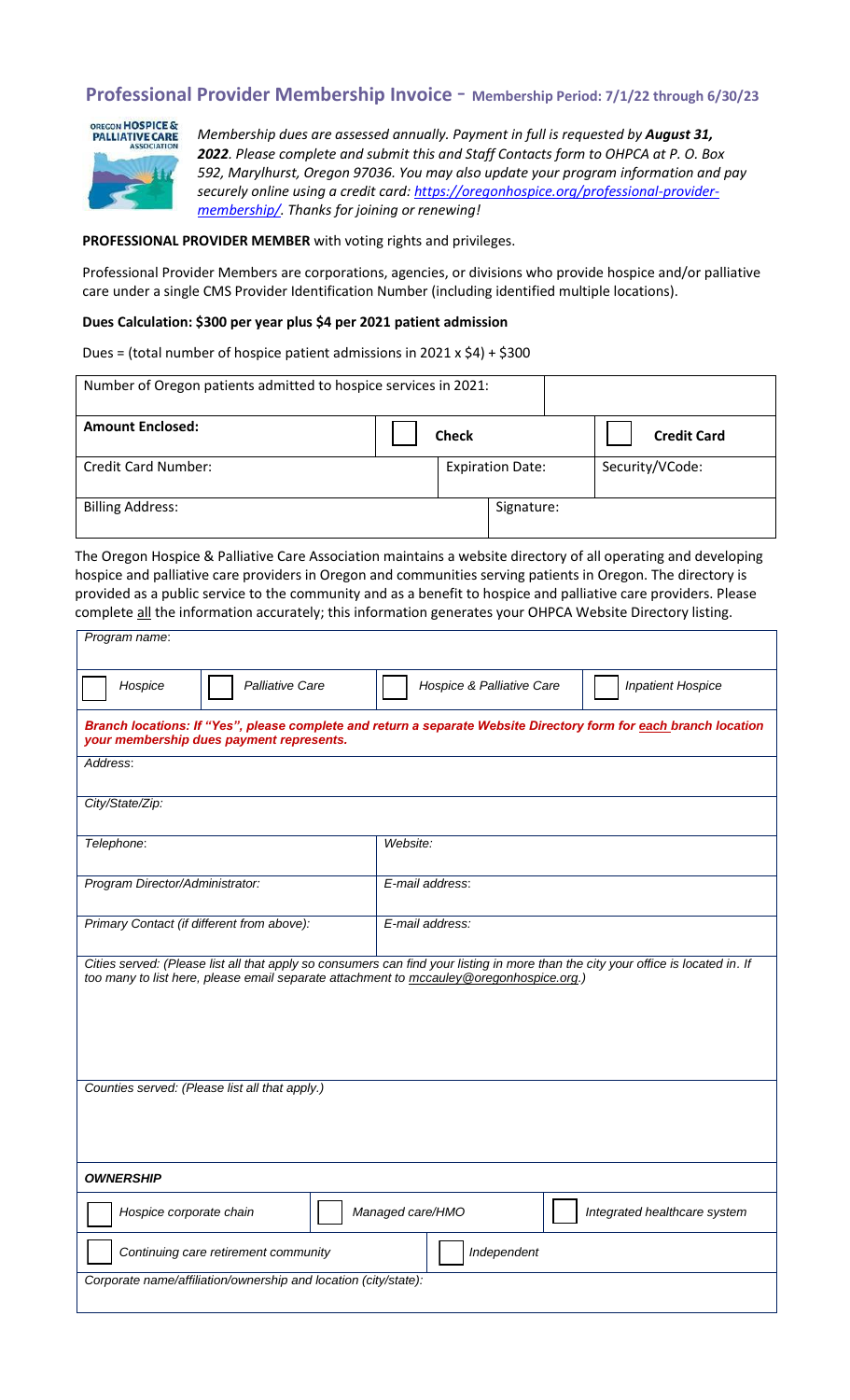**STAFF CONTACTS** OHPCA membership extends to the *entire* staff of the member organization. Members receive information, notices and access to various list-serves, including the weekly Hospice News Network, education and conference materials. Please let us know if there are changes to your information to ensure you receive important and timely information. Thank you!

|                                                                                                                       |                    | Hospice/Palliative Care Leader, Director (automatically added to OHPCA Member Providers + QAPI/Regulatory networking groups) |                                                   |              |                                                 |                                           |  |
|-----------------------------------------------------------------------------------------------------------------------|--------------------|------------------------------------------------------------------------------------------------------------------------------|---------------------------------------------------|--------------|-------------------------------------------------|-------------------------------------------|--|
| Name(s)                                                                                                               |                    | E-Mail Address(es)                                                                                                           | Optional: Add to Networking Groups (please check) |              |                                                 |                                           |  |
|                                                                                                                       |                    |                                                                                                                              | <b>Public Policy</b>                              |              | <b>Education/Conference Planning</b>            |                                           |  |
|                                                                                                                       |                    |                                                                                                                              | <b>Public Policy</b>                              |              | <b>Education/Conference Planning</b><br>$\perp$ |                                           |  |
|                                                                                                                       |                    | Hospice Medical Director (automatically added to OHPCA + WSHPCO Medical Directors networking group)                          |                                                   |              |                                                 |                                           |  |
| Name(s)                                                                                                               |                    | E-Mail Address(es)                                                                                                           | Optional: Add to Networking Groups (please check) |              |                                                 |                                           |  |
|                                                                                                                       |                    |                                                                                                                              | QAPI/Regulatory<br>$\mathsf{L}$                   |              | <b>Education/Conference Planning</b>            | <b>Public Policy</b><br>$\mathcal{L}$     |  |
|                                                                                                                       |                    |                                                                                                                              | QAPI/Regulatory                                   |              | <b>Education/Conference Planning</b>            | <b>Public Policy</b><br>$\blacksquare$    |  |
| Hospice Volunteer Coordinator (automatically added to Member WSHPCO + OHPCA Volunteer Coordinators networking group)  |                    |                                                                                                                              |                                                   |              |                                                 |                                           |  |
| Name(s)                                                                                                               |                    | E-Mail Address(es)                                                                                                           | Optional: Add to Networking Groups (please check) |              |                                                 |                                           |  |
|                                                                                                                       |                    |                                                                                                                              | QAPI/Regulatory                                   | $\mathsf{L}$ | <b>Education/Conference Planning</b>            | <b>Public Policy</b><br>$\vert \ \ \vert$ |  |
|                                                                                                                       |                    |                                                                                                                              | QAPI/Regulatory                                   |              | <b>Education/Conference Planning</b>            | <b>Public Policy</b>                      |  |
| Hospice/Palliative Care QAPI/Regulatory Coordinator (automatically added to WSHPCO QAPI/Regulatory networking groups) |                    |                                                                                                                              |                                                   |              |                                                 |                                           |  |
| Name(s)                                                                                                               | E-Mail Address(es) |                                                                                                                              | Optional: Add to Networking Groups (please check) |              |                                                 |                                           |  |
|                                                                                                                       |                    |                                                                                                                              | <b>Public Policy</b>                              |              | <b>Education/Conference Planning</b>            |                                           |  |
|                                                                                                                       |                    |                                                                                                                              | <b>Public Policy</b>                              |              |                                                 | <b>Education/Conference Planning</b>      |  |
| <b>Inpatient Hospice Managers/Directors (for those with Inpatient Facilities Only)</b>                                |                    |                                                                                                                              |                                                   |              |                                                 |                                           |  |
| Name(s)                                                                                                               |                    | E-Mail Address(es)                                                                                                           | Optional: Add to Networking Groups (please check) |              |                                                 |                                           |  |
|                                                                                                                       |                    |                                                                                                                              | QAPI/Regulatory                                   | $\Box$       | <b>Education/Conference Planning</b>            | <b>Public Policy</b><br>$\mathsf{L}$      |  |
|                                                                                                                       |                    |                                                                                                                              | QAPI/Regulatory                                   | $\Box$       | Education/Conference Planning                   | <b>Public Policy</b>                      |  |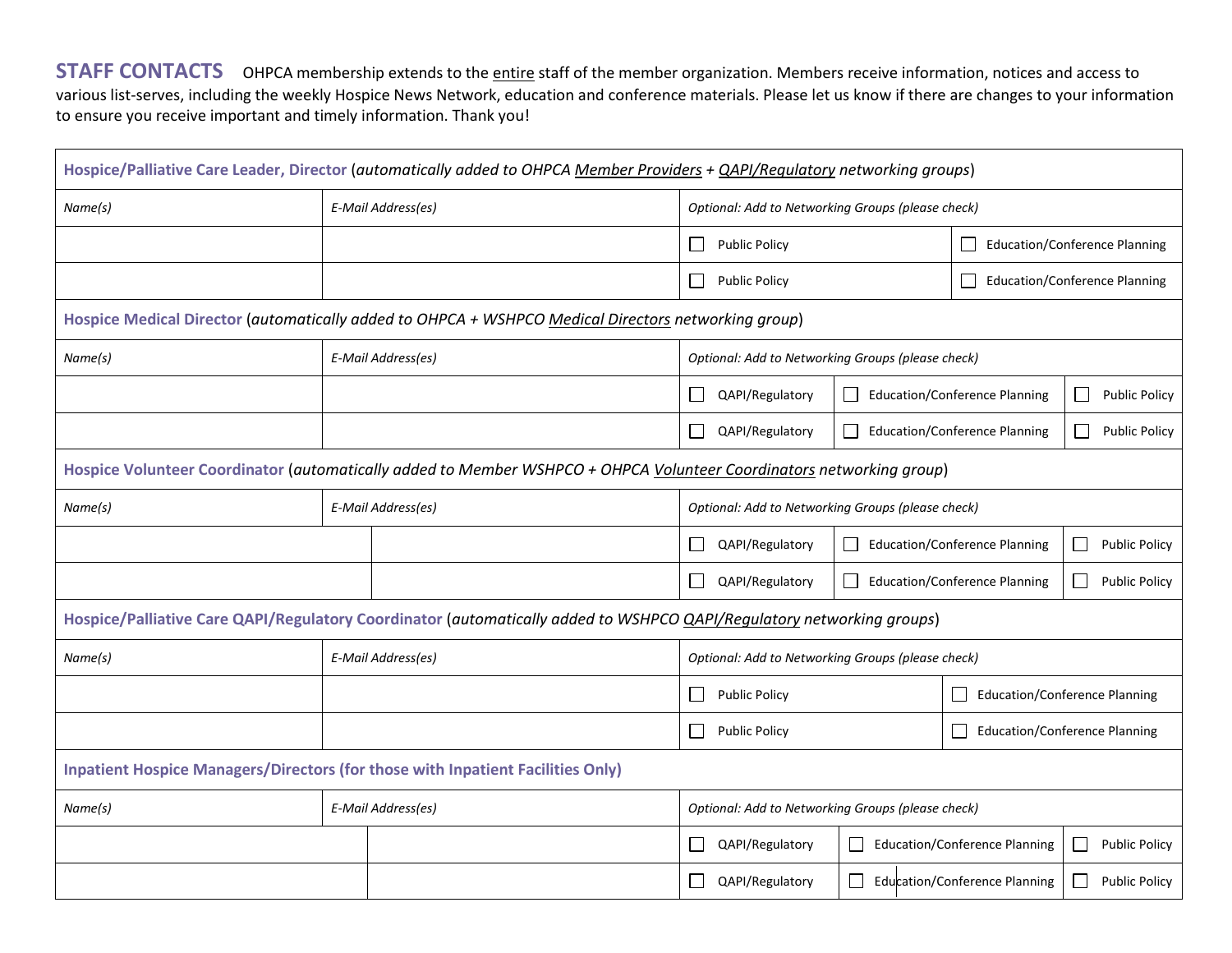| Hospice/Palliative Care Clinical Contact (primary contact person, Patient Care Coordinator) |                    |                                                   |                                                                                   |  |  |
|---------------------------------------------------------------------------------------------|--------------------|---------------------------------------------------|-----------------------------------------------------------------------------------|--|--|
| Name(s)                                                                                     | E-Mail Address(es) | Optional: Add to Networking Groups (please check) |                                                                                   |  |  |
|                                                                                             |                    | $\Box$<br>QAPI/Regulatory                         | <b>Education/Conference Planning</b><br><b>Public Policy</b><br>$\Box$<br>$\Box$  |  |  |
|                                                                                             |                    | П<br>QAPI/Regulatory                              | <b>Education/Conference Planning</b><br><b>Public Policy</b><br>$\Box$<br>$\Box$  |  |  |
| <b>Hospice/Palliative Care Biller</b>                                                       |                    |                                                   |                                                                                   |  |  |
| Name(s)                                                                                     | E-Mail Address(es) | Optional: Add to Networking Groups (please check) |                                                                                   |  |  |
|                                                                                             |                    | $\Box$<br>QAPI/Regulatory                         | <b>Education/Conference Planning</b><br><b>Public Policy</b><br>$\Box$            |  |  |
|                                                                                             |                    | $\mathcal{L}_{\mathcal{A}}$<br>QAPI/Regulatory    | <b>Education/Conference Planning</b><br><b>Public Policy</b><br>$\vert \ \ \vert$ |  |  |
| <b>Hospice/Palliative Care Social Worker</b>                                                |                    |                                                   |                                                                                   |  |  |
| Name(s)                                                                                     | E-Mail Address(es) | Optional: Add to Networking Groups (please check) |                                                                                   |  |  |
|                                                                                             |                    | QAPI/Regulatory<br>$\mathbf{L}$                   | <b>Education/Conference Planning</b><br><b>Public Policy</b><br>$\vert \ \ \vert$ |  |  |
|                                                                                             |                    | QAPI/Regulatory<br>I.                             | <b>Education/Conference Planning</b><br><b>Public Policy</b><br>$\blacksquare$    |  |  |
| <b>Hospice/Palliative Care Bereavement Coordinator</b>                                      |                    |                                                   |                                                                                   |  |  |
| Name(s)                                                                                     | E-Mail Address(es) | Optional: Add to Networking Groups (please check) |                                                                                   |  |  |
|                                                                                             |                    | $\mathbf{L}$<br>QAPI/Regulatory                   | <b>Education/Conference Planning</b><br><b>Public Policy</b><br>Ш                 |  |  |
|                                                                                             |                    | $\overline{\phantom{a}}$<br>QAPI/Regulatory       | <b>Education/Conference Planning</b><br><b>Public Policy</b><br>$\Box$<br>$\Box$  |  |  |
| <b>Hospice/Palliative Care Spiritual Care Coordinator</b>                                   |                    |                                                   |                                                                                   |  |  |
| Name(s)                                                                                     | E-Mail Address(es) | Optional: Add to Networking Groups (please check) |                                                                                   |  |  |
|                                                                                             |                    | QAPI/Regulatory<br>$\mathbf{L}$                   | <b>Education/Conference Planning</b><br><b>Public Policy</b><br>$\Box$<br>$\Box$  |  |  |
|                                                                                             |                    | $\overline{\phantom{a}}$<br>QAPI/Regulatory       | <b>Education/Conference Planning</b><br><b>Public Policy</b><br>$\Box$<br>$\Box$  |  |  |